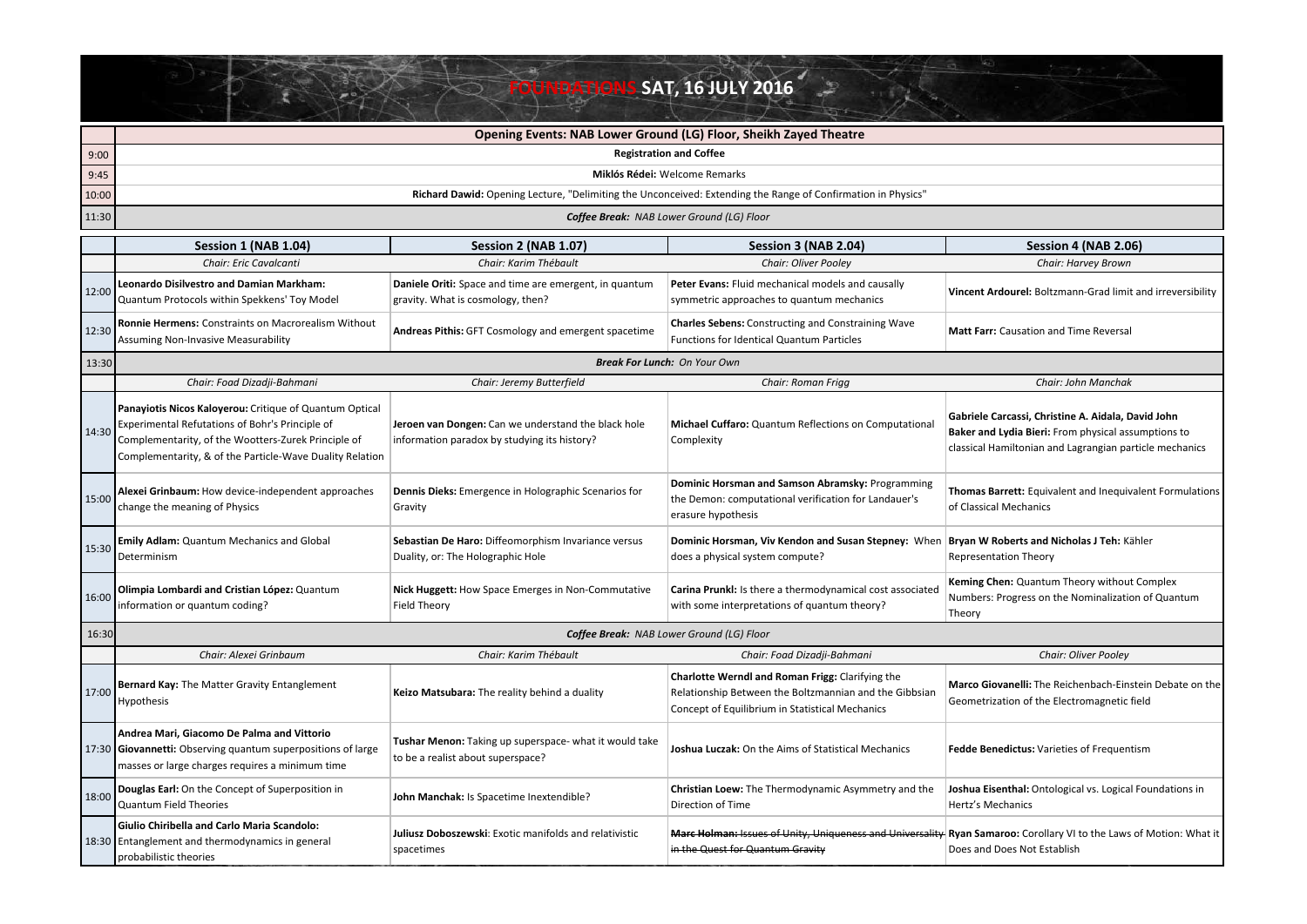## **Session 1** (NAB 1.04) **Session 2** (NAB 1.07) **Session 3** (NAB 2.04) **Session 2** (NAB 2.06) *Chair: Eric Cavalcanti Chair: Jeremy Butterfield Chair: Jim Weatherall Chair: Charles Sebens* 10:00 **Matt Leifer:** Does time-symmetry in quantum theory imply retrocausality? **J. Brian Pitts:** Observables in Equivalent Hamiltonian Formulations of a Theory **Francesca Vidotto:** On the relational nature of contemporary physics **Nahuel Sznajderhaus:** Interstructuralist account of the quantum-classical limit as a challenge for scientific realism 10:30 **Mathias Frisch and Michael Dascal: Retrocausation in** Quantum Mechanics **H.G. Callaway:** Have the Einstein Field Equations Changed their Meaning? General Relativity as an Effective Field Theory **Aleks Kissinger, Bob Coecke and Chris Heunen:** Quantum Picturalism: a story of processes and connectivity Adán Sus: How to be a realist about Minkowski spacetime without believing in magical explanations: The Dynamical Approach? 11:00 *Chair: Nick Huggett Chair: Jim Weatherall Chair: Sam Fletcher Chair: Charles Sebens* 11:30 **Cristian López:** What's the deal with the arrow of time in quantum mechanics? **Erik Curiel:** On the Cogency of Quantum Field Theory on Curved Spacetime **Sorin Bangu:** Anderson's Constructionism: the case of the BCS superconductivity model **Christian de Ronde:** Quantum Superpositions and the Representation of Physical Reality Beyond Measurement Outcomes and Mathematical Structures 12:00 **Daniel Bedingham and Owen Maroney:** Time symmetry in **John Dougherty:** Equality and Separability in Gauge **12:00** wave function collapse Theories **Niels Martens:** Against Reducing Newtonian Mass to Kinematical Quantities **Newton Da Costa and Christian de Ronde: Critical** Remarks on the Applicability of Metaphysical Identity in Quantum Mechanics 12:30 **Anthony Sudbery:** Past, Present and Future in Quantum **Mechanics Mauro Stenico:** The role of heuristic categories in the modern cosmology Patricia Palacios: Phase transitions: A challenge for reductionism or for "Nagelianism"? **Song Tian:** Why Does Quantum Mechanics Need to be Explained? An Explanation for Niels Bohr's Complementary Principle from His Concept of "Phenomenon" **13:00** Stefano Gogioso: Internal time observables in finitedimensional quantum theory **Enno Fischer:** Assessing the Past Hypothesis **Marina Baldissera:** A Role for Spatiotemporal Scales in Modeling **Lucas Dunlap:** The Information-Theoretic Interpretation of Quantum Theory & Ontic Structural Realism 13:30 *Chair: Miklos Redei Chair: Brian Pitts Chair: Roman Frigg Chair: Nick Huggett* 15:00 Philipp Hoehn and Christopher Wever: Quantum theory from rules on information acquisition **Neil Dewar:** Maxwell-Cartan gravitation **Jonathan Bain:** Emergence and Mechanism in the Fractional Quantum Hall Effect Pablo Acuña: Minkowski Spacetime and Lorentz Invariance: the cart and the horse or two sides of a single coin? **15:30** Jeremy Steeger: Sheaves, generalized probability, and the hierarchy of quantum contextuality **Thomas Moller-Nielsen:** Symmetry, Interpretation, and **Matthias Egg:** Real Patterns without Underlying Stuff Motivation **Márton Gömöri and László E. Szabó:** For the 40th Birthday of Bell's Spaceships 16:00 **John Corbett:** On Einstein Locality for Quantum Systems **James Weatherall:** Gravitational Energy and a Weyl-like Tensor in Geometrized Newtonian Gravitation **Shan Gao:** An argument for psi-ontology in terms of protective measurements **Kevin Coffey:** Understanding Mass and Energy in Special Relativistic Dynamics 16:30 **Eric Cavalcanti:** Bell's theorem and the measurement problem: reducing two mysteries to one? Radin Dardashti: The Epistemology of No-Go Theorems | Mario Hubert: A Primitive Ontology Without Properties Samuel Fletcher: On the Alleged Incommensurability of Newtonian and Relativistic Mass 17:30 19:30 **Conference Drinks & Dinner:** Old Building (OLD) 6th Floor, Shaw Library Carlo Rovelli: Public Lecture, "Why Physics Needs Philosophy" *Break For Lunch: On Your Own Coffee Break: NAB Lower Ground (LG) Floor* **FOUN. 17 JULY 2016**